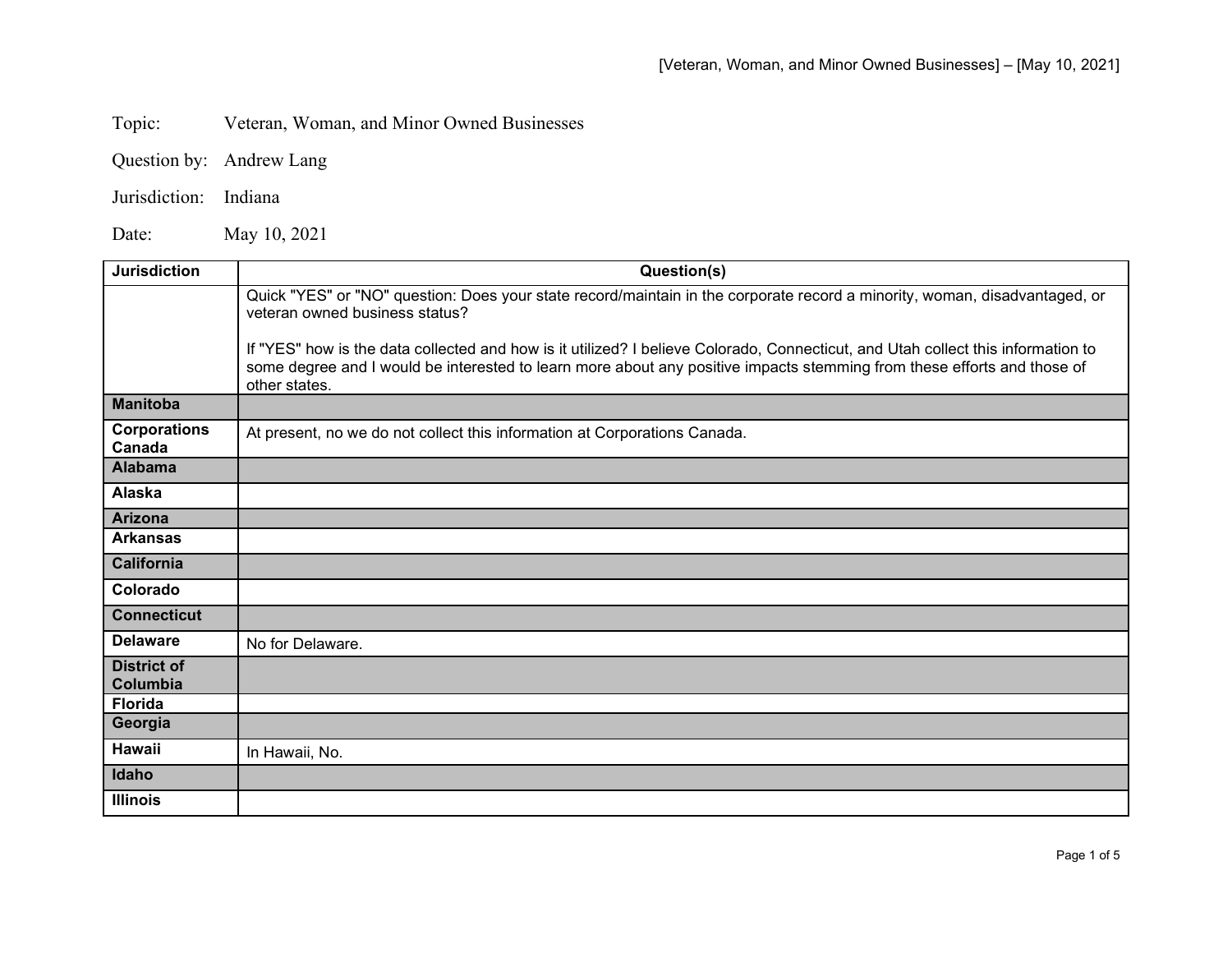| <b>Jurisdiction</b>  | Question(s)                                                                                                                                                                                                                                                                                                                                                                                                                                                                                                                                                                                                                                                                                                                                                                                                                                                                                                                                                                                                                                                                                                                                                                                                                                                                          |
|----------------------|--------------------------------------------------------------------------------------------------------------------------------------------------------------------------------------------------------------------------------------------------------------------------------------------------------------------------------------------------------------------------------------------------------------------------------------------------------------------------------------------------------------------------------------------------------------------------------------------------------------------------------------------------------------------------------------------------------------------------------------------------------------------------------------------------------------------------------------------------------------------------------------------------------------------------------------------------------------------------------------------------------------------------------------------------------------------------------------------------------------------------------------------------------------------------------------------------------------------------------------------------------------------------------------|
|                      | Quick "YES" or "NO" question: Does your state record/maintain in the corporate record a minority, woman, disadvantaged, or<br>veteran owned business status?                                                                                                                                                                                                                                                                                                                                                                                                                                                                                                                                                                                                                                                                                                                                                                                                                                                                                                                                                                                                                                                                                                                         |
|                      | If "YES" how is the data collected and how is it utilized? I believe Colorado, Connecticut, and Utah collect this information to<br>some degree and I would be interested to learn more about any positive impacts stemming from these efforts and those of<br>other states.                                                                                                                                                                                                                                                                                                                                                                                                                                                                                                                                                                                                                                                                                                                                                                                                                                                                                                                                                                                                         |
| Indiana              |                                                                                                                                                                                                                                                                                                                                                                                                                                                                                                                                                                                                                                                                                                                                                                                                                                                                                                                                                                                                                                                                                                                                                                                                                                                                                      |
| lowa                 |                                                                                                                                                                                                                                                                                                                                                                                                                                                                                                                                                                                                                                                                                                                                                                                                                                                                                                                                                                                                                                                                                                                                                                                                                                                                                      |
| <b>Kansas</b>        |                                                                                                                                                                                                                                                                                                                                                                                                                                                                                                                                                                                                                                                                                                                                                                                                                                                                                                                                                                                                                                                                                                                                                                                                                                                                                      |
| Kentucky             |                                                                                                                                                                                                                                                                                                                                                                                                                                                                                                                                                                                                                                                                                                                                                                                                                                                                                                                                                                                                                                                                                                                                                                                                                                                                                      |
| Louisiana            | At present, the answer is "NO" from Louisiana.--thank you                                                                                                                                                                                                                                                                                                                                                                                                                                                                                                                                                                                                                                                                                                                                                                                                                                                                                                                                                                                                                                                                                                                                                                                                                            |
| <b>Maine</b>         |                                                                                                                                                                                                                                                                                                                                                                                                                                                                                                                                                                                                                                                                                                                                                                                                                                                                                                                                                                                                                                                                                                                                                                                                                                                                                      |
| <b>Maryland</b>      | Over the past two years, legislation has passed that requires our Department to collect some of this information. We have<br>updated our Annual Report and database to collect the number of female board members for certain entities, and are working<br>on updating it to collect race, ethnic, and diversity information for certain entities. Our main utilization of that data is to provide it<br>to other more policy-focused state agencies, legislators, and interest groups for them to use.<br>We have operational concerns about implementing this legislation since our Department doesn't track operating budgets,<br>sales, whether an entity is private or public, the number of employees, etc. Here are the parameters for the female board<br>membership requirement, which began in 2020:<br>If the person submitting an Annual Report is a tax-exempt, domestic nonstock corporation with an operating budget exceeding<br>\$5M, or a domestic stock corporation with total sales exceeding \$5M, they need to include the number of female board<br>members and the total number of board members on the board of directors. This requirement does not apply to a privately held<br>company if at least 75% of the company's shareholders are family members. |
| <b>Massachusetts</b> |                                                                                                                                                                                                                                                                                                                                                                                                                                                                                                                                                                                                                                                                                                                                                                                                                                                                                                                                                                                                                                                                                                                                                                                                                                                                                      |
| <b>Michigan</b>      | No for Michigan.                                                                                                                                                                                                                                                                                                                                                                                                                                                                                                                                                                                                                                                                                                                                                                                                                                                                                                                                                                                                                                                                                                                                                                                                                                                                     |
| <b>Minnesota</b>     | Andrew - please attend our program on this subject Tuesday at the IACA Conference. The short answer is that Minnesota<br>collects this information voluntarily and we have responses from hundreds of thousands of businesses. I think there is more of<br>an interest generally in finding out what companies are doing? this goes with the ESG movement, which impacts state<br>investments as well as other social - policy-related issues. We are trying to do this with our public benefit corporations? they<br>are supposed to file an annual report in which they describe what they did to further the public good, in exchange for the<br>privilege of having PBC status. Sometimes it works, sometimes it doesn?t but the idea is transparency. The Corporate<br>Transparency Act is a different offshoot of the same plant.                                                                                                                                                                                                                                                                                                                                                                                                                                              |
| <b>Mississippi</b>   |                                                                                                                                                                                                                                                                                                                                                                                                                                                                                                                                                                                                                                                                                                                                                                                                                                                                                                                                                                                                                                                                                                                                                                                                                                                                                      |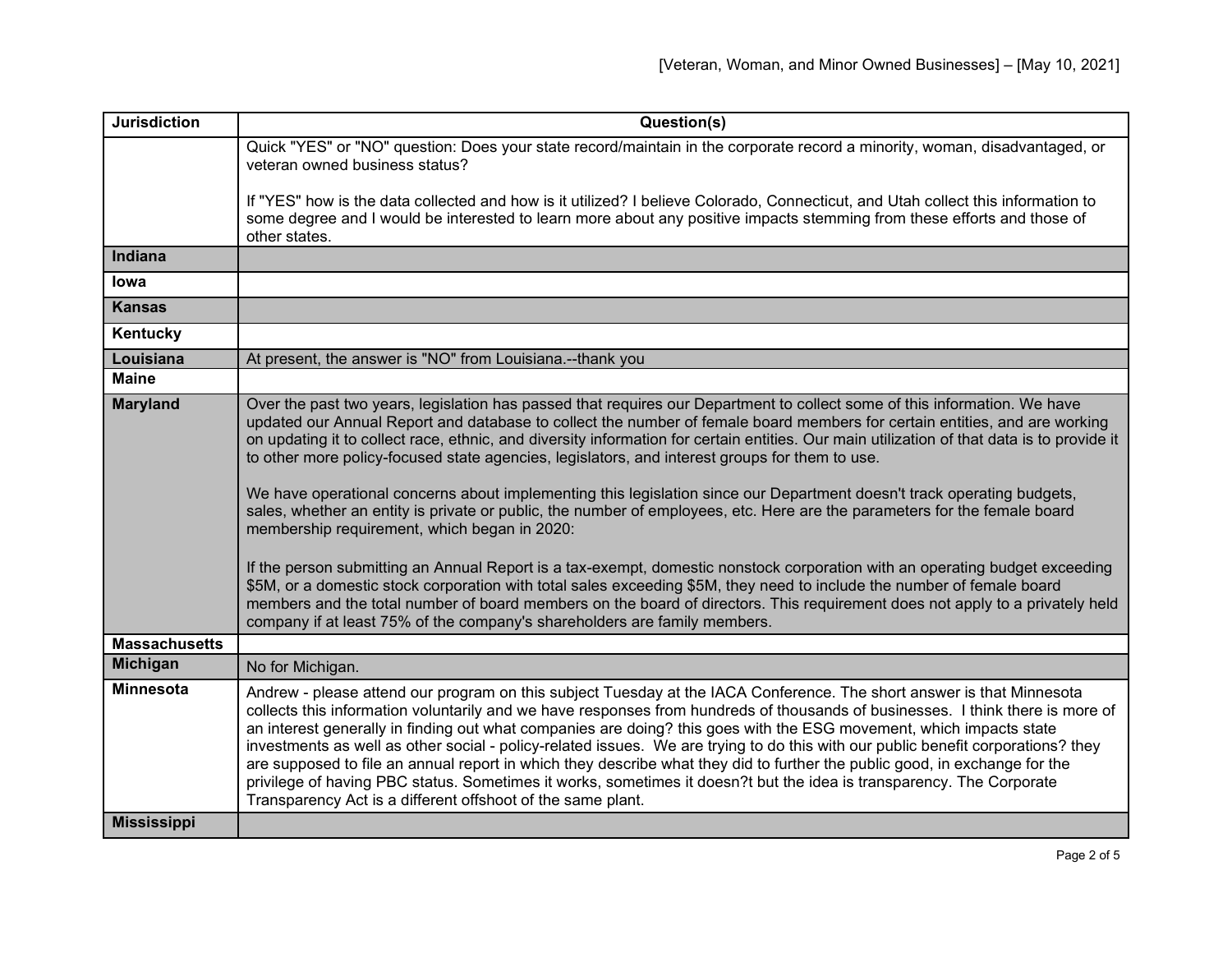| <b>Jurisdiction</b>   | Question(s)                                                                                                                                                                                                                                                                                                                                                                                                                        |
|-----------------------|------------------------------------------------------------------------------------------------------------------------------------------------------------------------------------------------------------------------------------------------------------------------------------------------------------------------------------------------------------------------------------------------------------------------------------|
|                       | Quick "YES" or "NO" question: Does your state record/maintain in the corporate record a minority, woman, disadvantaged, or<br>veteran owned business status?                                                                                                                                                                                                                                                                       |
|                       | If "YES" how is the data collected and how is it utilized? I believe Colorado, Connecticut, and Utah collect this information to<br>some degree and I would be interested to learn more about any positive impacts stemming from these efforts and those of<br>other states.                                                                                                                                                       |
| <b>Missouri</b>       |                                                                                                                                                                                                                                                                                                                                                                                                                                    |
| <b>Montana</b>        |                                                                                                                                                                                                                                                                                                                                                                                                                                    |
| <b>Nebraska</b>       |                                                                                                                                                                                                                                                                                                                                                                                                                                    |
| <b>Nevada</b>         | Nevada does not collect this as part of the official record, but does offer the option to businesses to make these declarations in<br>a survey. The survey results are used for statistical purposes only.                                                                                                                                                                                                                         |
| <b>New Hampshire</b>  |                                                                                                                                                                                                                                                                                                                                                                                                                                    |
| <b>New Jersey</b>     |                                                                                                                                                                                                                                                                                                                                                                                                                                    |
| <b>New Mexico</b>     |                                                                                                                                                                                                                                                                                                                                                                                                                                    |
| <b>New York</b>       |                                                                                                                                                                                                                                                                                                                                                                                                                                    |
| <b>North Carolina</b> | North Carolina collects as an optional question on the annual report veteran owned and/or disabled veteran owned<br>businesses.                                                                                                                                                                                                                                                                                                    |
|                       | We provide a report to the Department of Military and Veterans Affairs each spring for the previous year's annual report filings.                                                                                                                                                                                                                                                                                                  |
| <b>North Dakota</b>   | NO - for North Dakota                                                                                                                                                                                                                                                                                                                                                                                                              |
| <b>Ohio</b>           | Ohio - Yes - although self-reported/optional to provide with our office. We do get a high percentage of responses on this<br>survey. We connect businesses to specific resources based on their answers. I am looking forward to the IACA session<br>tomorrow at 2:45 pm to get ideas on how we can do more with this information.<br>This is a link to our resources list: https://www.ohiosos.gov/businesses/business-resources/ |
| <b>Oklahoma</b>       |                                                                                                                                                                                                                                                                                                                                                                                                                                    |
| Oregon                | No for Oregon.                                                                                                                                                                                                                                                                                                                                                                                                                     |
| Pennsylvania          | No for Pennsylvania.                                                                                                                                                                                                                                                                                                                                                                                                               |
| <b>Rhode Island</b>   |                                                                                                                                                                                                                                                                                                                                                                                                                                    |
| <b>South Carolina</b> |                                                                                                                                                                                                                                                                                                                                                                                                                                    |
| <b>South Dakota</b>   |                                                                                                                                                                                                                                                                                                                                                                                                                                    |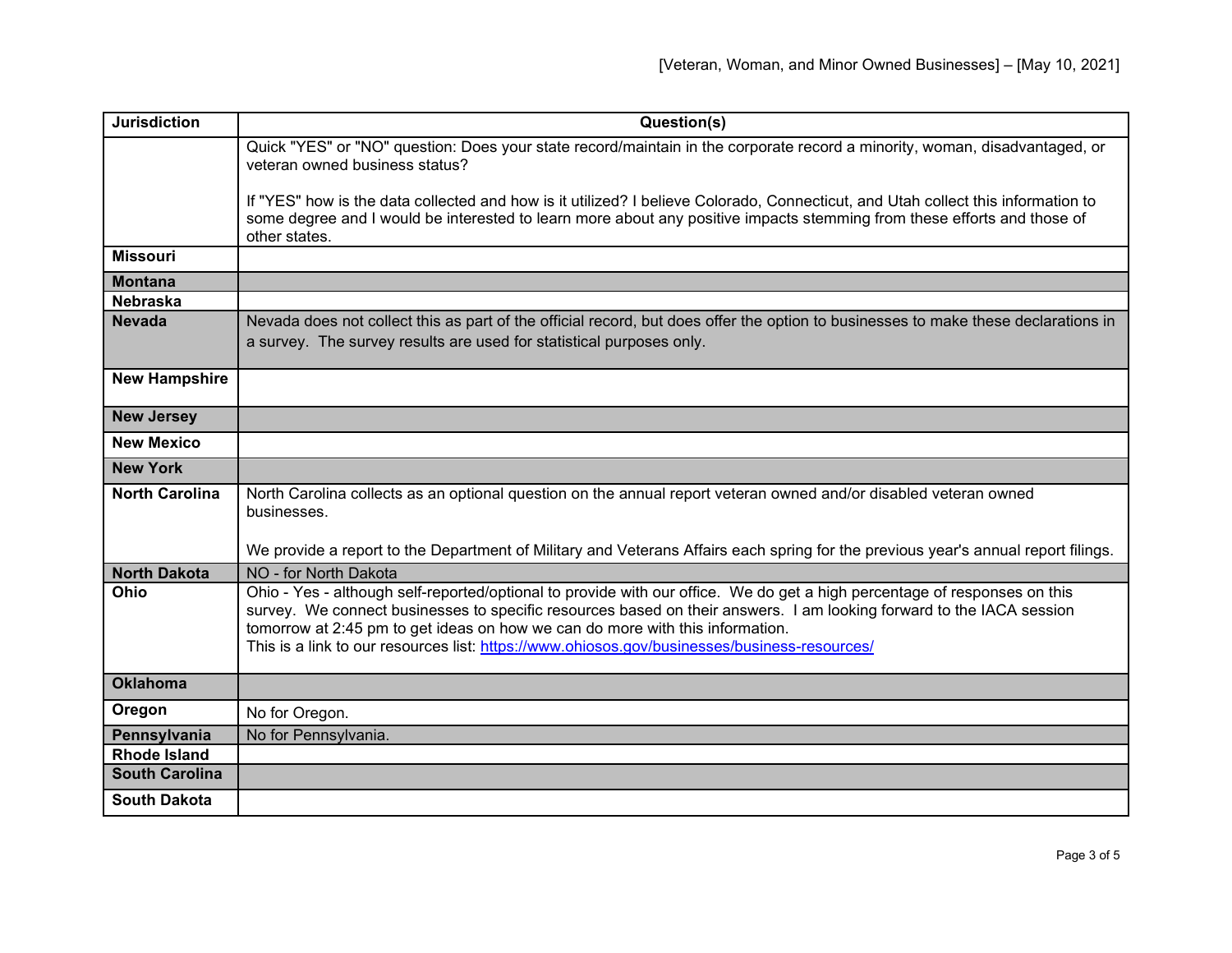| <b>Jurisdiction</b>  | Question(s)                                                                                                                                                                                                                                                                                                                                                                                                                                                                                                                                                                                                                                                                                                                                                                                                                                                                                                                                                                                                                                                                                                                                                                                                                                                                                                                                                                                                                                                                                                                                                                                                                                                                  |
|----------------------|------------------------------------------------------------------------------------------------------------------------------------------------------------------------------------------------------------------------------------------------------------------------------------------------------------------------------------------------------------------------------------------------------------------------------------------------------------------------------------------------------------------------------------------------------------------------------------------------------------------------------------------------------------------------------------------------------------------------------------------------------------------------------------------------------------------------------------------------------------------------------------------------------------------------------------------------------------------------------------------------------------------------------------------------------------------------------------------------------------------------------------------------------------------------------------------------------------------------------------------------------------------------------------------------------------------------------------------------------------------------------------------------------------------------------------------------------------------------------------------------------------------------------------------------------------------------------------------------------------------------------------------------------------------------------|
|                      | Quick "YES" or "NO" question: Does your state record/maintain in the corporate record a minority, woman, disadvantaged, or<br>veteran owned business status?                                                                                                                                                                                                                                                                                                                                                                                                                                                                                                                                                                                                                                                                                                                                                                                                                                                                                                                                                                                                                                                                                                                                                                                                                                                                                                                                                                                                                                                                                                                 |
|                      | If "YES" how is the data collected and how is it utilized? I believe Colorado, Connecticut, and Utah collect this information to<br>some degree and I would be interested to learn more about any positive impacts stemming from these efforts and those of<br>other states.                                                                                                                                                                                                                                                                                                                                                                                                                                                                                                                                                                                                                                                                                                                                                                                                                                                                                                                                                                                                                                                                                                                                                                                                                                                                                                                                                                                                 |
| <b>Tennessee</b>     |                                                                                                                                                                                                                                                                                                                                                                                                                                                                                                                                                                                                                                                                                                                                                                                                                                                                                                                                                                                                                                                                                                                                                                                                                                                                                                                                                                                                                                                                                                                                                                                                                                                                              |
| <b>Texas</b>         | No with respect to minority-owned, woman-owned, and for other historically underutilized businesses.                                                                                                                                                                                                                                                                                                                                                                                                                                                                                                                                                                                                                                                                                                                                                                                                                                                                                                                                                                                                                                                                                                                                                                                                                                                                                                                                                                                                                                                                                                                                                                         |
|                      | Yes to a very limited extent for certain new veteran-owned businesses.                                                                                                                                                                                                                                                                                                                                                                                                                                                                                                                                                                                                                                                                                                                                                                                                                                                                                                                                                                                                                                                                                                                                                                                                                                                                                                                                                                                                                                                                                                                                                                                                       |
|                      | SOS maintains a subtype for entities known as "veteran-owned business." This subtype was developed in response to<br>legislation that was passed in 2015 for entities formed from January 1, 2016-December 31, 2019. The legislation provided a<br>franchise tax exemption and waived business entity filing fees for new businesses that were 100% owned by honorably<br>discharged veterans. The tax exemption and fee waivers stayed in effect until the earlier of the 5th anniversary date of the<br>entity's formation or the date the entity no longer qualifies for the exemption/waiver (entity is no longer 100% owned by<br>veterans). The subtype was created to allow the filing system to identify those filings for which the fee waiver applied during<br>the relevant time period. The provisions of that 2015 Act expired December 31, 2019. Consequently, while we still have<br>existing entities that are classified and shown as a "veteran owned business", a veteran forming a business entity on and after<br>January 1, 2020,<br>does not enjoy the fee waiver provisions and is not classified as a veteran owned business for this limited purpose. Entities<br>that were classified as a "veteran-owned business" no longer bear that identifier once the 5th anniversary date is reached or<br>until SOS is notified that the business no longer qualifies.<br>There is however a bill currently pending in the legislature that would re-introduce a similar franchise tax exemption and<br>business entity filing fee waiver for newly created entities formed during the four year period between January 1, 2022 and<br>December 31, 2025. |
| <b>Utah</b>          |                                                                                                                                                                                                                                                                                                                                                                                                                                                                                                                                                                                                                                                                                                                                                                                                                                                                                                                                                                                                                                                                                                                                                                                                                                                                                                                                                                                                                                                                                                                                                                                                                                                                              |
| Vermont              |                                                                                                                                                                                                                                                                                                                                                                                                                                                                                                                                                                                                                                                                                                                                                                                                                                                                                                                                                                                                                                                                                                                                                                                                                                                                                                                                                                                                                                                                                                                                                                                                                                                                              |
| Virginia             |                                                                                                                                                                                                                                                                                                                                                                                                                                                                                                                                                                                                                                                                                                                                                                                                                                                                                                                                                                                                                                                                                                                                                                                                                                                                                                                                                                                                                                                                                                                                                                                                                                                                              |
| Washington           | No - for Washington State. There is a separate agency that does the qualification and recording. (OMWBE)                                                                                                                                                                                                                                                                                                                                                                                                                                                                                                                                                                                                                                                                                                                                                                                                                                                                                                                                                                                                                                                                                                                                                                                                                                                                                                                                                                                                                                                                                                                                                                     |
| <b>West Virginia</b> | WV- yes we collect it on their annual report, but it is optional, they can choose "decline to answer"                                                                                                                                                                                                                                                                                                                                                                                                                                                                                                                                                                                                                                                                                                                                                                                                                                                                                                                                                                                                                                                                                                                                                                                                                                                                                                                                                                                                                                                                                                                                                                        |
| <b>Wisconsin</b>     | No for Wisconsin.                                                                                                                                                                                                                                                                                                                                                                                                                                                                                                                                                                                                                                                                                                                                                                                                                                                                                                                                                                                                                                                                                                                                                                                                                                                                                                                                                                                                                                                                                                                                                                                                                                                            |
| Wyoming              | No for Wyoming.                                                                                                                                                                                                                                                                                                                                                                                                                                                                                                                                                                                                                                                                                                                                                                                                                                                                                                                                                                                                                                                                                                                                                                                                                                                                                                                                                                                                                                                                                                                                                                                                                                                              |